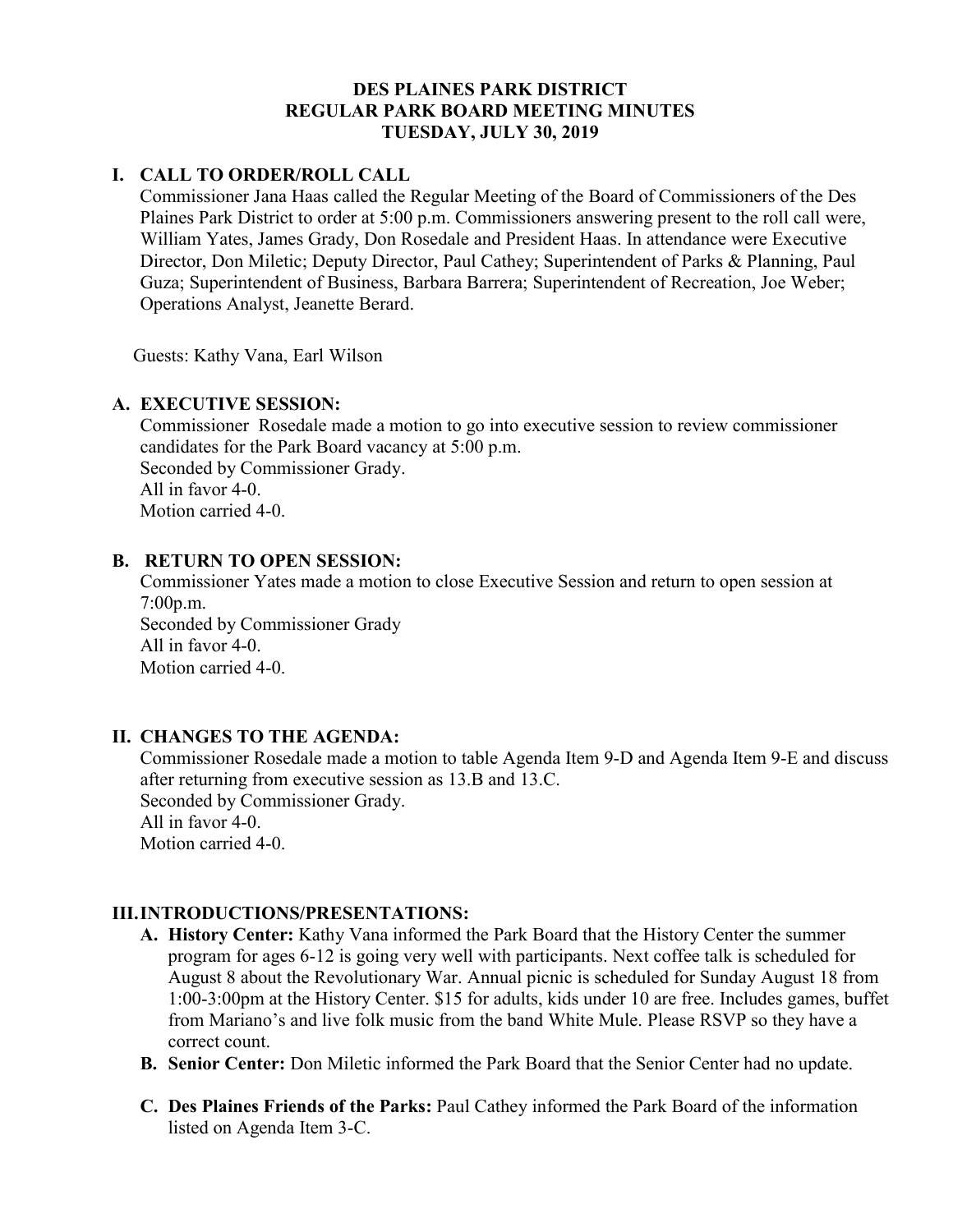#### **IV.COMMENTS FROM THE COMMUNITY:**

**A.** Earl Wilson a member of the Des Plaines Public Library Board of Trustees came to learn more about the Des Plaines Park District at tonight's meeting.

#### **V. APPROVAL OF THE CONSENT AGENDA**

The following items are listed for consent agenda:

- A. MINUTES –June 18, 2019
- B. EXECUTIVE SESSION MINUTES–June 18, 2019 B.1 SPECIAL MEETING MINUTES– July 2, 2019
- C. VOUCHER BILLS:

| June 14, 2019 | \$237,916.12 |
|---------------|--------------|
| June 19, 2019 | \$9,250.00   |
| June 28, 2019 | \$690,779.42 |
| July 12, 2019 | \$342,374.58 |
|               |              |

| D. PAYROLL:   |              |
|---------------|--------------|
| June 21, 2019 | \$270,558.19 |
| July 5, 2019  | \$313,162.03 |

Commissioner Rosedale moved to approve the Consent Agenda as presented Seconded by Commissioner Grady.

 Roll call: Commissioner Grady, Aye; Rosedale, Aye; Yates, Aye; President Haas, Aye. Motion carried 4-0.

#### **VI. M-NASR REPORT:**

Executive Director Miletic stated the Trisha Breitlow the new executive director has started and they will have a meeting in August. She is sending weekly bullet points. Wednesday August 14, 5:30p-8:30p will be the Liponi  $28<sup>th</sup>$  Annual Miniature Golf Tournament.

## **VII. MONTHLY REPORTS**

## **A. EXECUTIVE DIRECTOR:**

Executive Director Don Miletic reviewed items contained in his written report, in addition to:

- Continuing with Distinguished Agency Review items and these will be presented and the next few board meetings.
- Safety at Centennial Park is a concern with those who are crossing the street to visit the park. We have installed slowdown signs and caution children playing signs. The city has installed 2 playground signs, a speed sign and freshened up the crosswalk paint. We will be sending a letter from the Park Board to ask for a stop sign after tonight's meeting. State Representative Moylan and Alderman Moylan agree with need for the stop sign for that corner. This park has become a destination park and traffic, parking and safety is now a concern for park goers.
- Will be meeting with MWRD to discuss Lake Park Shoreline on August 18 and 22.
- Looking to cross train to provide Gene additional support with the Playbook.

Discussion: Commissioner Rosedale stated that they could move the stop sign at Walnut, down to this corner. This park is extremely busy and a stop sign is much needed. Commissioner Grady stated the in Mount Prospect across from Melas Park, there was a tragedy involving pedestrian and bike safety. They now have proper signage to insure motor vehicles are aware of those crossing the street. This park also needs signs and a stop sign to make sure this does not happen here. President Haas asked if speed humps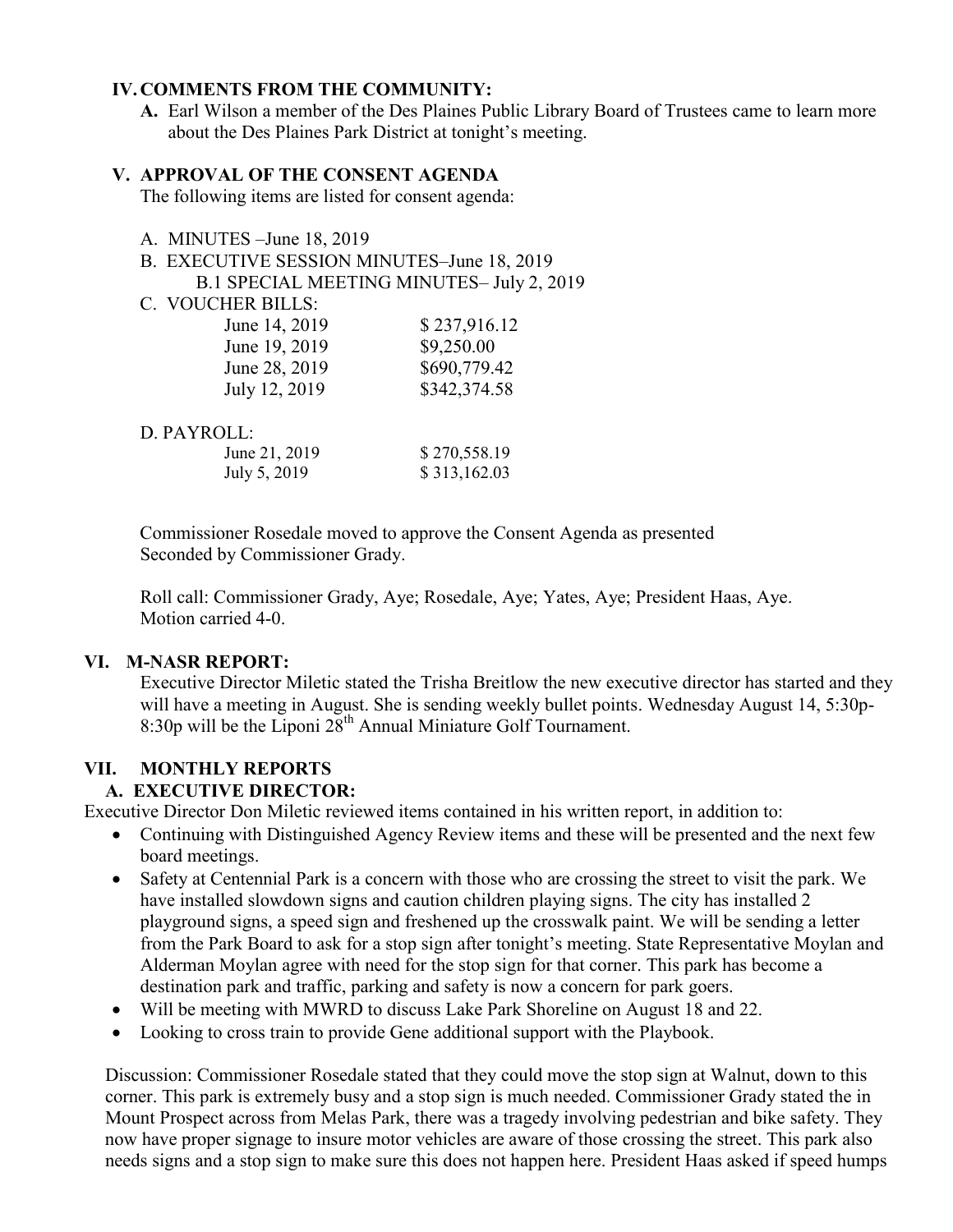could be installed. Director Miletic stated that two-thirds of the residents would have to vote yes and then pay for the speed humps to be installed. Once installed the city would maintain the speed humps.

# **B. DEPUTY DIRECTOR:**

Deputy Director Paul Cathey reviewed items contained in his written report in addition to:

- Centennial Park was completed and a big thank you to all staff who were involved in this process.
- Chippewa Tennis Court Renovations are under way.
- Happy to have Paul Guza and Joe Weber as new members of his parks and recreation team.
- Prairie Lakes Parking lot repairs will begin on August 26.
- Lake Park Family Day was a great success and Lake Park is up 140 golfers for June.

Discussion: President Haas stated she went to the Indoor Pool Construction site at 3:00pm on Friday and no one was there, asked if they ended early on Fridays. Director Cathey stated they start earlier and end earlier to limit the exposure to the high temperatures.

# **B.1 PARKS & PLANNING DEPARTMENT:**

Superintendent Paul Guza reviewed items for Park and Planning contained in his written report, in addition to:

- On boarding process is going great, plan on getting out of Oakwood and to the others sites very soon.
- Keeping turf alive during the high temperatures and little rain has been a challenge in some parks.
- Working with his department and the recreation department to create plans and procedures.
- Looking at improving the conditions of the ponds, specifically Mountain View Adventure Center will need to have the sediment removed.
- The district purchased a sidewalk grinder and will be fixing the walking areas at a number of facilities.
- Working with Ed Kelley to learn the working of the buildings before his retirement.

Discussion: President Haas asked what is the cost to remove the sediment at Mountain View and if the coloring of the water during Halloween affected the state of the pond. Deputy Director Cathey stated \$40,000, would be completed in the cooler months. And no the state of pond is not due to the coloring. Commissioner Grady asked where the water comes from. Deputy Director Cathey stated storm water and they do not have a fresh source of water for that pond.

# **B.2 RECREATION DEPARTMENT:**

Superintendent of Recreation Joe Weber reviewed items contained in his written report, in addition to:

- Planning to replace the strength machines at the Prairie Lakes Fitness Center and install rubberized flooring throughout. The Fitness Center will be closed August 19, with an anticipated reopening after Labor Day.
- Continuing to learn the districts operations.
- Pool revenue has increased in the month of July with the shift in warmer weather.
- Jennifer Boys has been helping him learn the new roles, along with helping to run both pools and summer camps.
- Shared a brief overview of each Recreation Supervisor's reports.

Discussion: Commissioner Grady asked if he had an opportunity to meet with the Maine West Athletic Director to talk about feeder programs. Superintendent Weber stated that they are in discussions and will continue in the next months.

# **C.BUSINESS DEPARTMENT**

Superintendent Barbara Barrera reviewed items contained in her written report, in addition to:

Finished all legal responsibilities for Budget.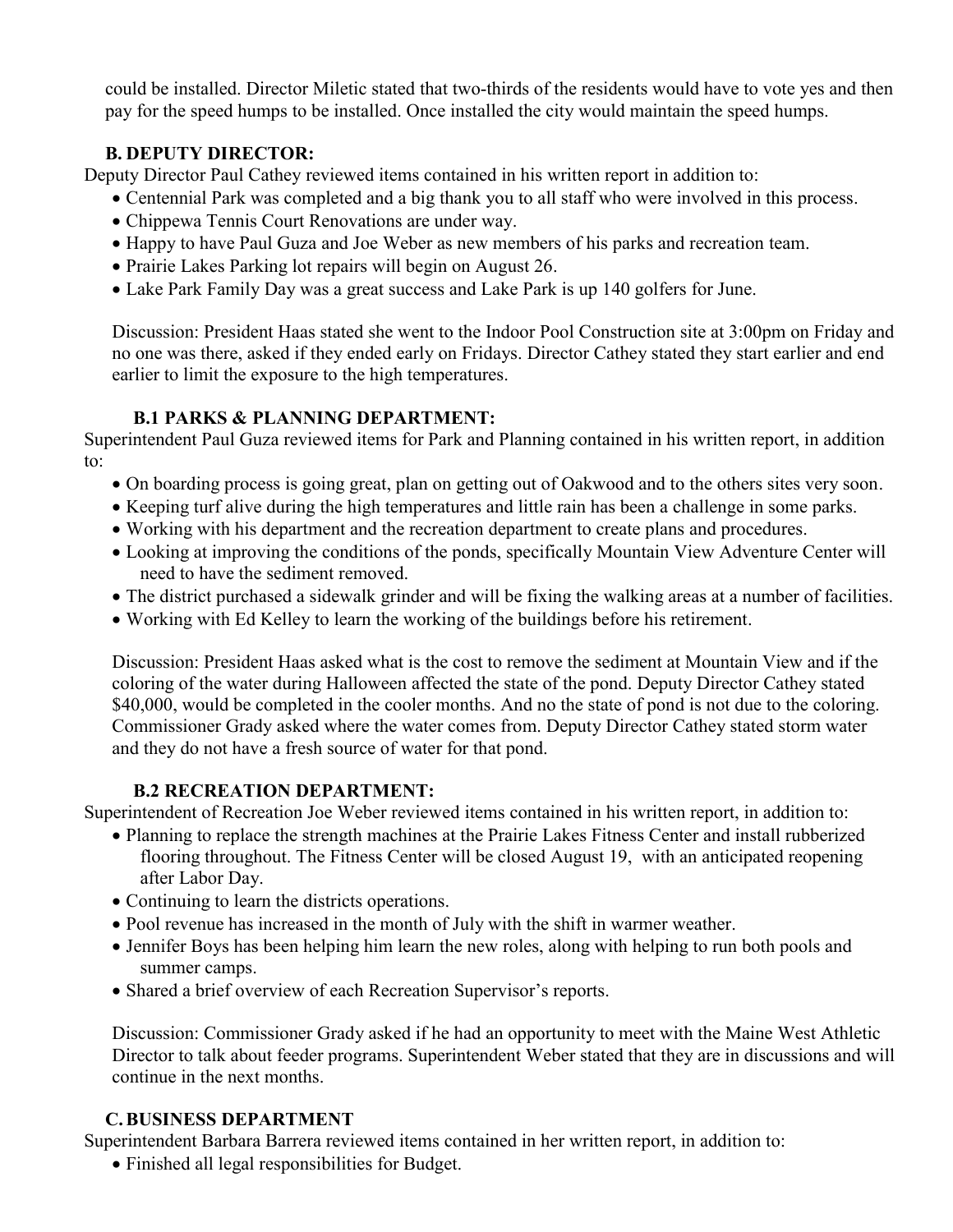- IT Manager Jacob Vilches has started at the new IT Manager.
- Prepping for audit.
- New AC unit was installed in the server room keeping it a constant 68 degrees.
- The rental survey has been sent out and receive about 25%-30% return rate. Rentals surveys have given overall good feedback.

Discussion: President Haas asked if Sean King has come back and help with technology. Superintendent Barrera stated that he did stay for a half day to do a question and answer with Jacob when he was here for a cross district meeting. President Haas stated that was nice he was accommodating to find ways to still assist.

## **FINANCIAL REPORT**

Superintendent of Business Barbara Barrera presented the monthly financial report.

Commissioner Grady moved to accept the Financial Report for July 30, 2019 subject to audit and placing a copy on file.

Seconded by Commissioner Yates

Discussion: None

 Roll call: Commissioner Grady, Aye; Rosedale, Aye; Yates, Aye; President Haas, Aye. Motion carried 4-0.

# **IIX. UNFINISHED BUSINESS: PLCC Indoor Pool**

Executive Director Miletic stated

- The pool is moving forward and picking up pace.
- Nicor is stating that we need a 4 inch gas line to be hooked to the new meter at the cost of \$48,000. Based on the information from the architect and construction manager we will not be purchasing that and will wait to see if the line current line will work with the new meter.

Superintendent Barrera reviewed Indoor Pool Project Costs Spreadsheet and balance.

- Stated the \$48,000 possible Nicor bill has been added to the contingency budget.
- As the purchase of owner/soft costs increases over the next month these too will be added to the spreadsheet.

Discussion: President Haas stated she appreciated the snapshot of the project that the spreadsheet provides and asked if they were on time with the project. Deputy Director Cathey stated the pool should be completed June 2020.

## **IX. NEW BUSINESS:**

## **A. Agenda Item 9-A: Approval of 2019 Comprehensive Master Plan**

Executive Director Miletic stated that the plan has been being updated for the last 7 months by staff. This is a great TOOL to be used in conjunction with the Capital Improvement Plan and Strategic Plan to help guide us in the future. This plan was originally done in 2002 and staff has updated in 2008 and 2014. Board members were given their own copy and asked to review Section #6 which outlined some bigger projects and grants for future park and facility planning.

Commissioner Rosedale made the motion **"I move the Park Board of Commissioners approve the 2019 Comprehensive Master Plan."**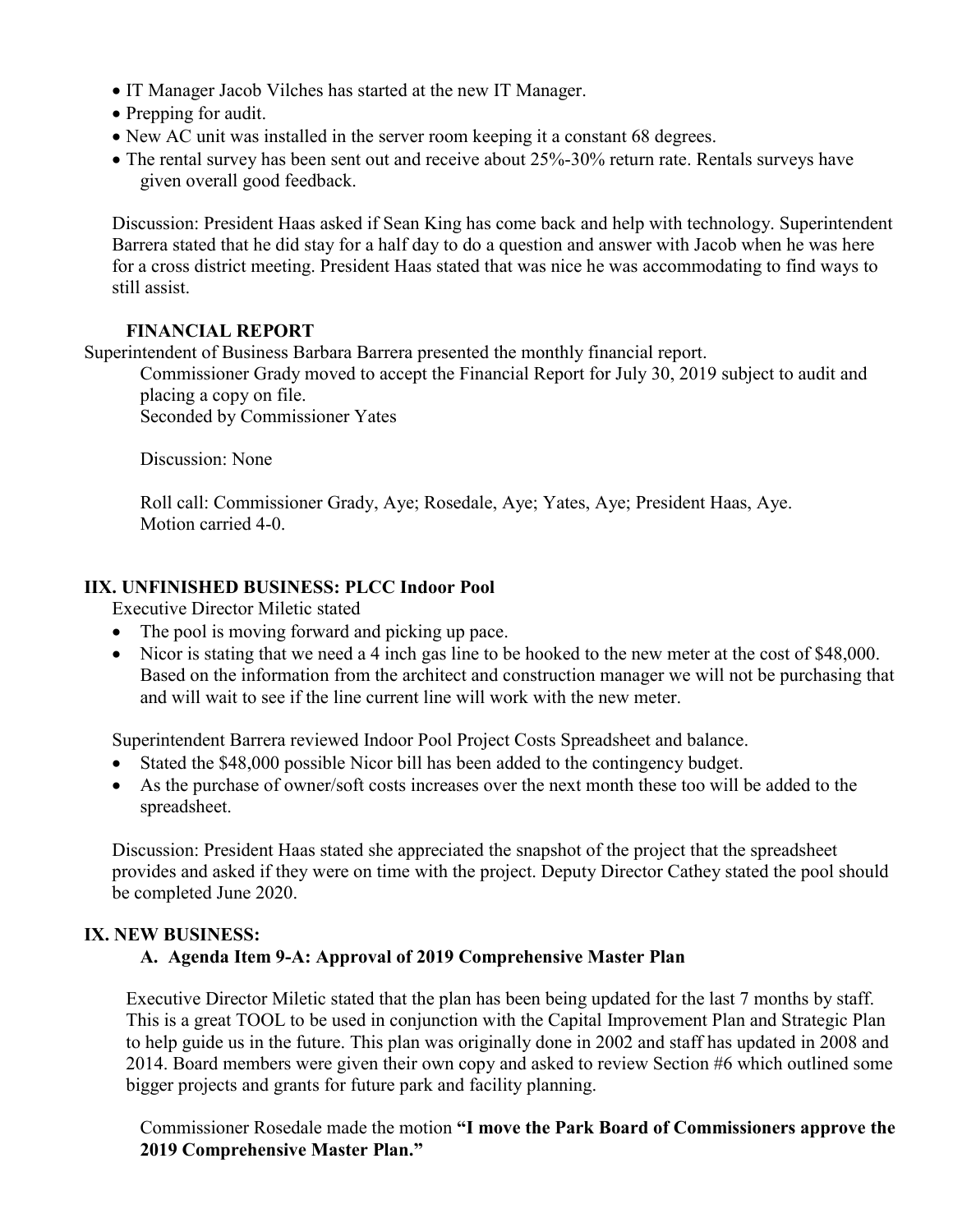Seconded by Commissioner Grady

Discussion: President Haas noted a few typos, these were fixed by staff on 7/31/2019.

 Roll call: Commissioner Grady, Aye; Yates, Aye; Rosedale, Aye; President Haas, Aye. Motion carried 4-0.

#### **B. Agenda Item 9-B: Approval Revenue & Cash Management Policy.**

Executive Director Miletic presented Revenue and Cash Management Policy. This policy was last updated in 2008 and needed to be updated with the new information. Many of the updates documented have already been put into place. The updates will help the district to prepare for the minimum wage increases instead of going out for referendum.

#### Commissioner Grady made the motion **"I move the Park Board of Commissioners approve the changes to the Revenue and Cash Management Policy**

Seconded by Commissioner Rosedale.

Discussion: President Haas noted a few typos, these were fixed by staff on 7/31/2019..

 Roll call: Commissioner Grady, Aye; Yates, Aye; Rosedale, Aye; President Haas, Aye. Motion carried 4-0.

#### **C. Agenda Item 9-C: Approval of IDNR OSLAD Doc 3 Resolution of Authorization– Lake Park Playground & Memorial**

Executive Director Miletic presented the resolution and stated on August 1 and August 13 at Lake Park Clubhouse from 6:30pm -8:30pm will be hosting an Open Forum for the community to attend for the renovations at Lake Park and Centennial Park. We will be using JSD Professional Services to complete both the design and grant writing for both projects.

Commissioner Grady made the motion **I move the Park Board of Commissioners approve DOC-3 Resolution of Authorization for Lake Park with 50% funding by the Illinois Department of Natural Resources"** 

Seconded by Commissioner Rosedale.

Discussion: None.

 Roll call: Commissioner Grady, Aye; Yates, Aye; Rosedale, Aye; President Haas, Aye. Motion carried 4-0.

- D. **Agenda Item 9-D: Moving to 13.B**
- E. **Agenda Item 9-E: Moving to 13.C**
- **F. Agenda Item 9-F: Approval of PLCC Fitness Equipment**

Superintendent Weber presented Agenda Item 9-F and reviewed the memo.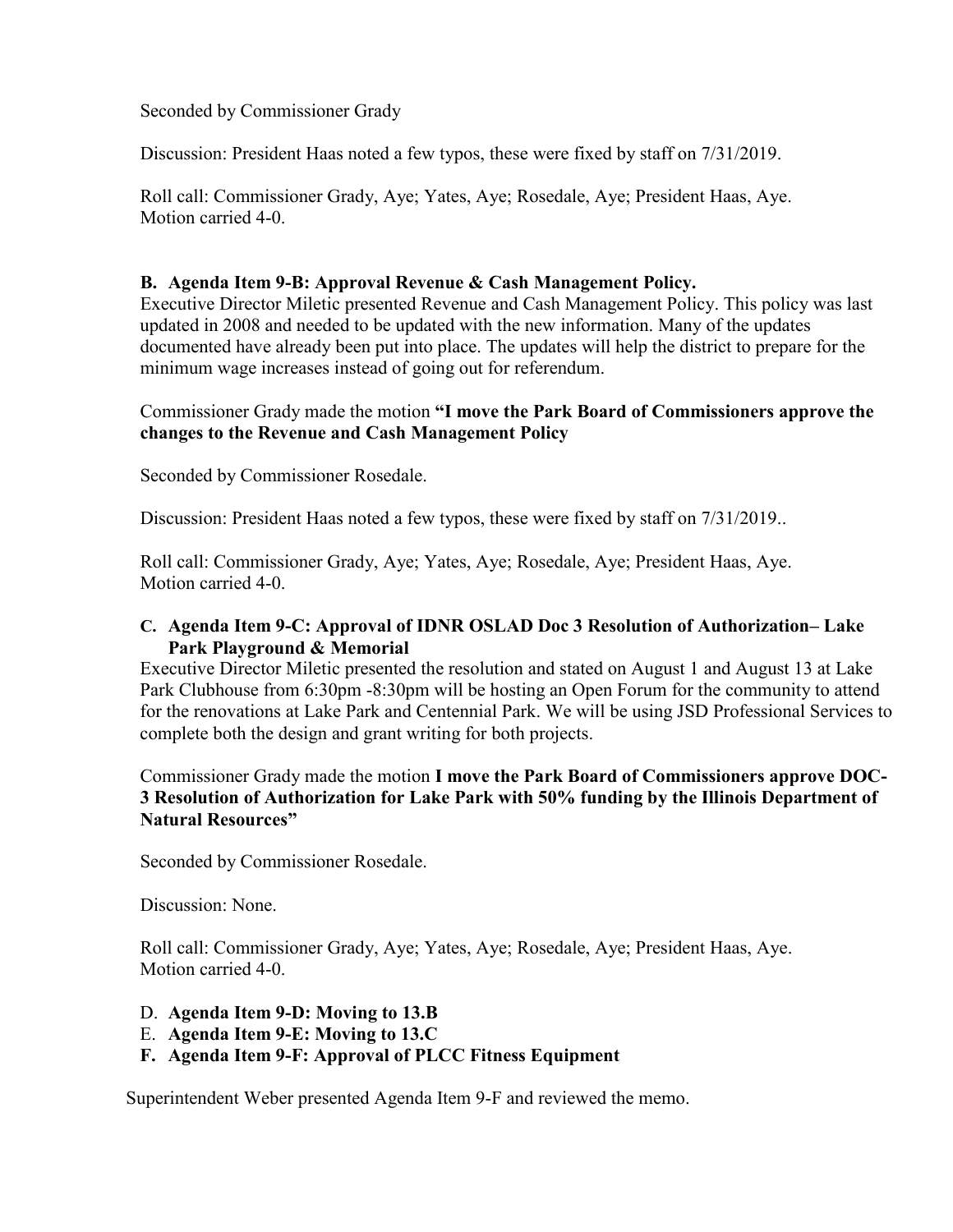Commissioner Grady made the motion **"I move the Park Board of Commissioners approve the purchase of Precor Vitality S Line strength machines and Tag Rubber Hex Dumbbells & Benches through Sourcewell Cooperative Purchasing Agency for a total of \$33,710.00."**

Seconded by Commissioner Yates

Discussion: President Haas asked if this would be replacing all the fitness center equipment and what would they being doing with the old equipment. Superintendent Weber stated that they will not be replacing the newer weight machines or the cardio equipment. The company will pick up the old equipment and possible refurbish to sell to others. Commissioner Grady expressed his concern of the cardio equipment, headset/ television functions, and cleanliness of the showers. All of which is likely connected to the lower enrollment of members. He stated the Fitness Center needs this renovation prior to the opening of the indoor pool.

 Roll call: Commissioner Grady, Aye; Yates, Aye; Rosedale, Aye; President Haas, Aye. Motion carried 4-0.

# **G. Agenda Item 9-G: Approval of Indoor Pool Change Order #3**

Executive Director Miletic presented Agenda Item 9-G and reviewed the memo. Change Order #3 is due to the soil reports, and the excavation needing to dig deeper.

Commissioner Rosedale made the motion "**I move the Park Board of Commissioners approve Change Order #3 in the amount of \$5,698.00 to Lenny Hoffman"** 

Seconded by Commissioner Grady

Discussion: None

 Roll call: Commissioner Grady, Aye; Yates, Aye; Rosedale, Aye; President Haas, Aye. Motion carried 4-0.

## **H. Agenda Item 9-H: Approval of Indoor Pool Change Order #4**

Executive Director Miletic presented Agenda Item 9-H and reviewed the memo. Change Order #4 is due to finding two additional sewer lines that were not on the original as-builts.

Commissioner Rosedale made the motion "**I move the Park Board of Commissioners approve Change Order #4 in the amount of \$8,564.00 to CR Leonard"** 

Seconded by Commissioner Grady

Discussion: None

 Roll call: Commissioner Grady, Aye; Yates, Aye; Rosedale, Aye; President Haas, Aye. Motion carried 4-0.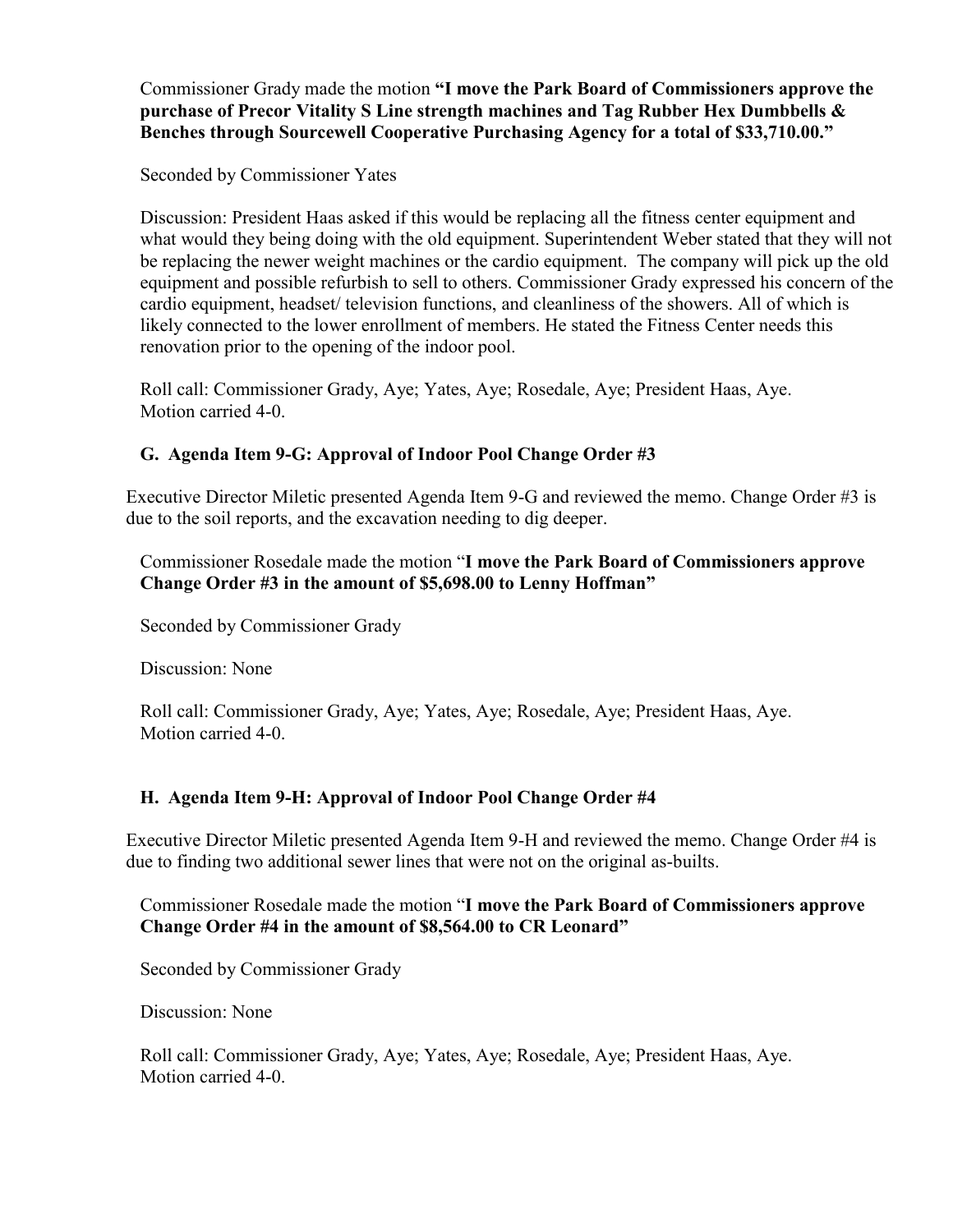## **X. CORRESPONDENCE:**

- A. Bartlett Parks Foundation
- B. Messiah Lutheran Child Care Center
- C. Sue Bear Thank you
- D. Relay For Life Thank you

#### **XI. COMMISSIONER COMMENTS:**

**Commissioner Grady:** So far so good. Enjoying all of the facilities. The weather has been a challenge but everything is looking great.

**Commissioner Yates:** Maintenance has been doing a really great job. All we can do is our best.

**Commissioner Rosedale:** Centennial Park always has such a large amount of people there. Never through this park would be this good.

**President Haas:** Is it possible to have a pool pass across different households for family members who live in a different household? Executive Director Miletic said they would check the policy and procedures. Saw in another town they have the fire department come out and spray the kids, would this be possible at our park its. Executive Director Miletic said they would research this idea. Inviting staff members to the Annual Celebration after the August  $20<sup>th</sup>$  board meeting for pizza and drinks.

#### **XII. EXECUTIVE SESSION:**

Commissioner Grady made a motion to go into executive session to consider matters related to Real Estate, Personnel, Litigation, Review of Closed Session Minutes, or the setting of a price for lease of property owned by the Des Plaines Park District at 8:21p.m. Seconded by Commissioner Rosedale. All in favor 4-0. Motion carried 4-0.

#### **XIII. RETURN TO OPEN SESSION:**

Commissioner Rosedale made a motion to close Executive Session and return to open session 8:54p.m. Seconded by Commissioner Grady All in favor 4-0. Motion carried 4-0.

**A.** Commissioner Grady made a motion "**I move that the Park Board of Commissioners to appoint Erin Doerr to fill the commissioner vacancy for the remaining term of Joseph Weber, ending May 2021.** 

Seconded by Commissioner Rosedale

Discussion: All the commissioners said we had a great pool of candidates and nobody did a poor job in their presentation. It was a good problem to have and was not an easy decision. One Commissioners asked when does she start, it was immediate based on motion but official swearing in is at the Park Board Meeting on August 20, 2019.

 Roll call: Commissioner Grady, Aye; Yates, Aye; Rosedale, Aye; President Haas, Aye. Motion carried 4-0.